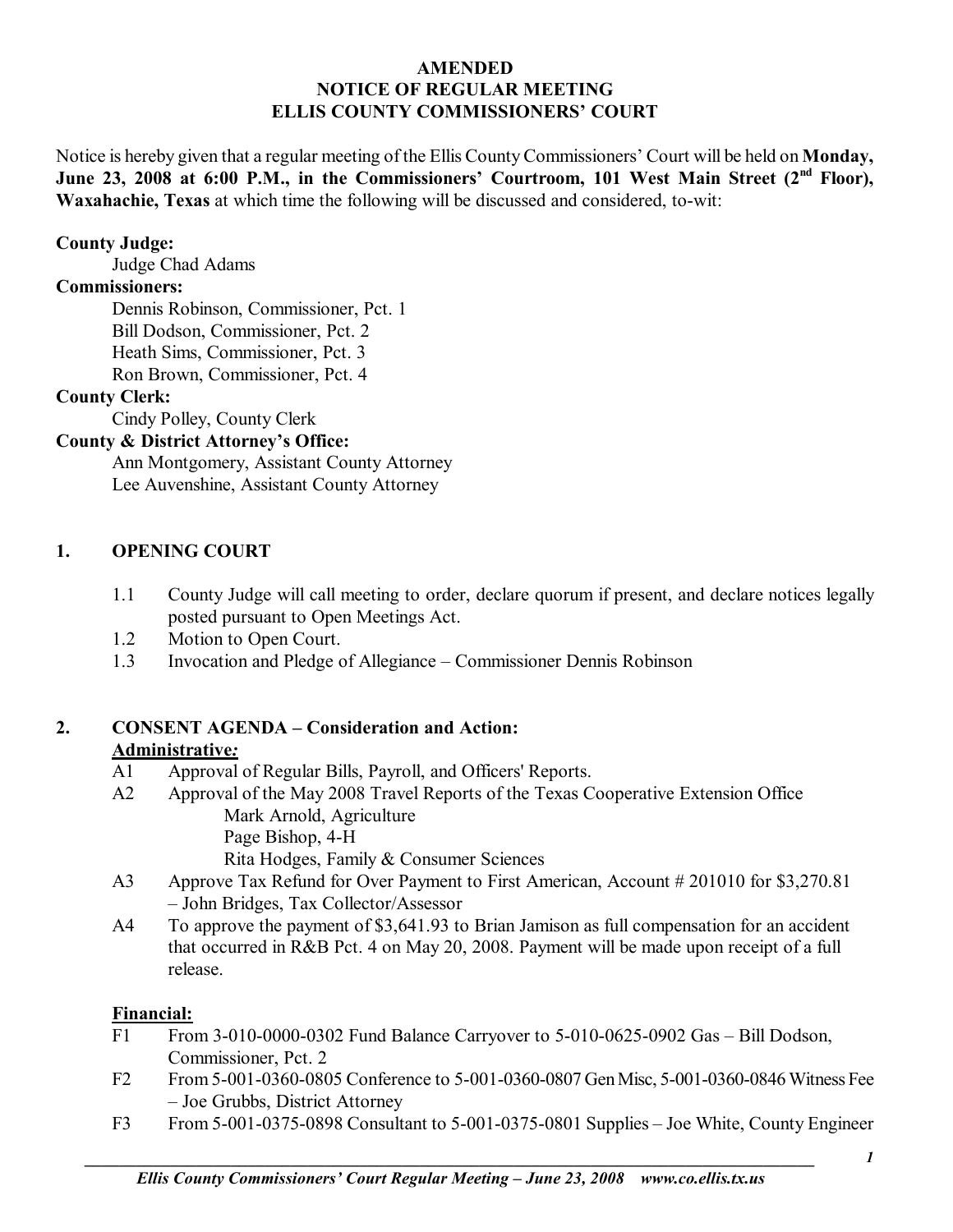- F4 From 3-001-0000-0302 Fund Balance to  $5-001-0614-0802$  Equipment Chad Adams, County Judge
- F5 From 3-001-0000-0302 Fund Balance to 5-001-0614-0502 Deputy Salary, 5-001-0614-0553 Social Security, 5-001-0614-0554 Retirement – Chad Adams, County Judge
- F6 From 3-001-0000-0302 Fund Balance to  $5-001-0400-0819$  Computer Chad Adams, County Judge
- F7 From 5-001-0614-0803 Furniture/Fixtures to 5-001-0614-0801 Supplies -Steve McKinney, Constable Pct. 4
- F8 From 5-001-0030-0502 Salaries to 5-001-0030-0802 Equipment Mike Navarro, Auditor
- F9 From 5-001-0360-0805 Conference, 5-001-0360-0801 Supplies to 5-001-0360-0833 Court Reporting,  $5-001-0360-0846$  Witness Fee  $-$  Joe Grubbs, District Attorney
- F10 From 5-001-0390-0805 Conference to 5-001-0390-0819 Computer Chad Adams, County Judge
- F11 From 5-001-0612-0808 Gas/Oil, 5-001-0612-0703 Telephone to 5-01-0612-0801 Supplies Terry Nay, Constable, Pct. 2
- F12 From 5-012-0754-0911 Gen Misc to  $5-012-0754-0910$  Purchase of Equipment –Ron Brown, Commissioner, Pct. 4
- F13 From 5-001-0010-0835 Employee Training to  $5-001-0010-0868$  Contract Service-SPCA Ray Stewart, Sheriff
- F14 From 5-001-0210-0888 Computer Service/Rental to  $5-001-0210-0855$  Voting Equip Subs.  $-$  Jane Anderson, Elections

## **Simplified Plat:**

- 2.1 Rossen Estates, 2 lots, Melvin and Debra Rossen, Pct. 2.
- 2.2 Fajardo's 55 Lots, 1 lot, J.D. Fajardo, Pct. 2.

# **3. ADMINISTRATIVE**

- 3.1 Consideration and action to close, discontinue, abandon and vacate a portion of an Ellis County roadway and/or easement shown and described in the Map of Bristol Farm Lots Cabinet A, Slide 123, being all of the tract of land conveyed to Gary Royce Threadgill by deed recorded in Volume 281, page 508 of the Deed Records of Ellis County, Texas, all of which property is presently owned by C.B. and Joyce Hart.
	- Bill Dodson, Commissioner, Pct. 2
- 3.2 Consideration and action to declare a Burn Ban for Ellis County (welding allowed). - Jim Pharr, Fire Marshall Investigator
- 3.3 Presentation by Captain John Knight on the current status of radio communication in Ellis County and steps to move forward on improvement.
	- Bill Dodson, Commissioner, Pct. 2
	- Heath Sims, Commissioner, Pct. 3
- 3.4 Consideration and action to approve a resolution in support of the proposed expansion of the Metropolitan Planning Area boundary for the Dallas Fort Worth region.
	- Barbra Leftwich, Ellis County Planner
	- Ron Brown, Commissioner, Pct. 4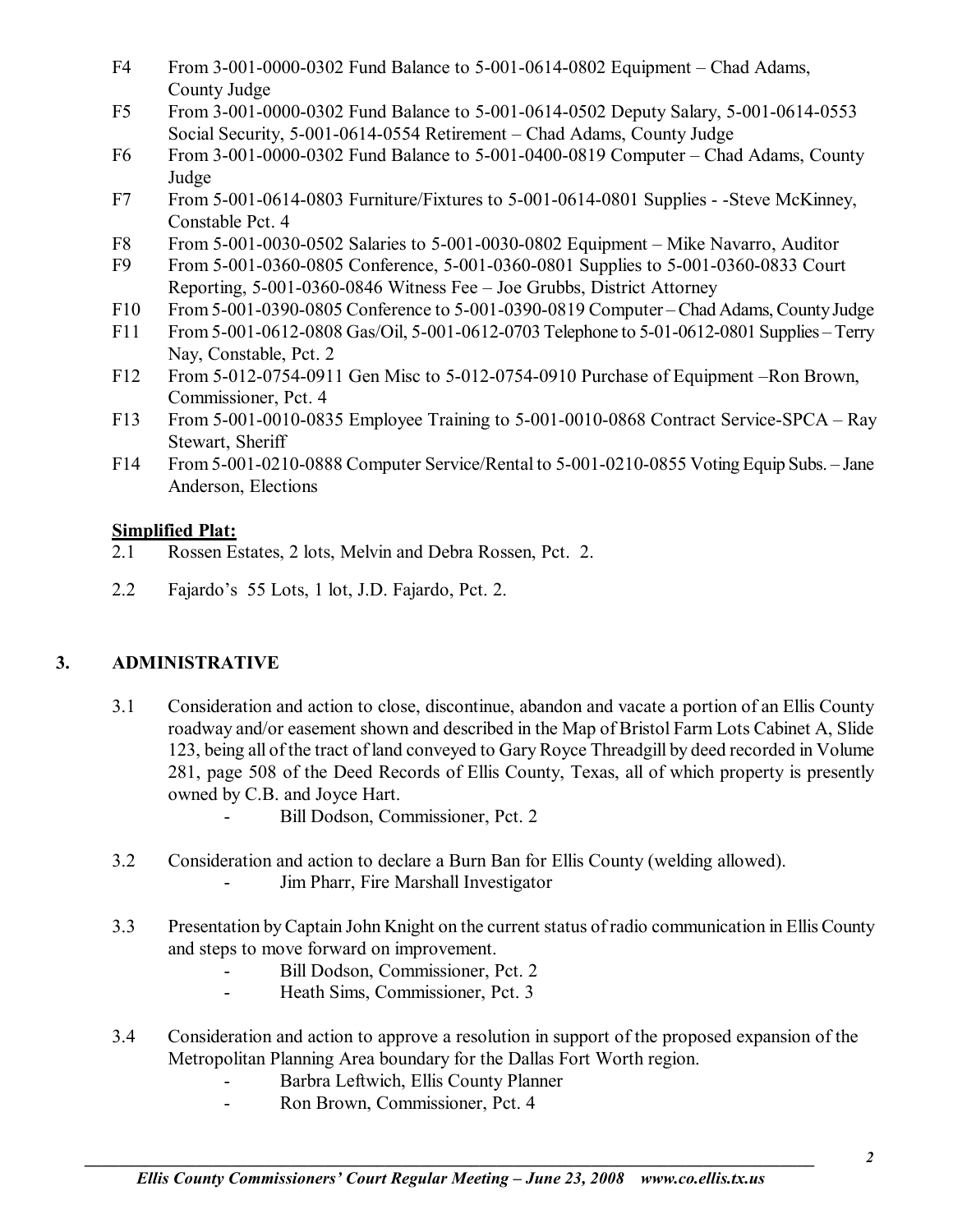- 3.5 Consideration and action to approve a Work Order with the City of Ferris for road work. Dennis Robinson, Commissioner, Pct. 1
- 3.6 Consideration and action to approve the funding of a Deputy Constable from June 24, 2008 through September 30, 2008 and hiring Deputy Ken Singleton as a full-time temporary employee

to work a mortgage fraud case in Ellis County.

- Chad Adams, County Judge
- 3.7 Consideration and action to allow the county judge to enter into contract negotiations with emergency service providers and accept a contract for emergency medical services in Ellis County, pending review of the contract by the county attorney.
	- Chad Adams, County Judge
- 3.8 Consideration and action to approve the Ellis County application for SEP (Supplemental Environmental Project) funding for Ellis County Clean Air projects.
	- Chad Adams, County Judge
- 3.9 Consideration and action to approve the appointment of Liz Tull, Dawn Rickman and Jackie Wray to the Child Welfare Board to replace Bernice Crownover and Claire Crabb whose terms of service have ended.
	- Holly Davis, Special Projects Director
- 3.10 Consideration and action to approve an application to be used when appointing new members to Emergency Service District Boards.
	- Holly Davis, Special Projects Director

## **4. DEPARTMENT OF COUNTY DEVELOPMENT**

## **Consideration and action regarding the following presented by Delton Ake, Director Department of County Development:**

- 4.1 To grant a variance to County of Ellis Rules, Regulations and Specifications for Subdivisions and Manufactured Home Parks as it relates to building set-back requirement of 40' on an existing F.M. road to  $35'$  due to an extra 10' of ROW dedicated by the developer Leonard Frisse, as shown on Ellis County Thoroughfare Plan, Pct. 1.
- 4.2 Simplified Plat Frisse Subdivision, 1 lot, Leonard Frisse, Pct. 1.
- 4.3 To grant a variance to County of Ellis Rules, Regulations and Specifications for Subdivisions and Manufactured Home Parks as it relates to utility easements inside property lines, James Doskocil, 105 Howe Circle, Italy, Pct. 3.
- 4.4 To grant a variance to County of Ellis Rules, Regulations and Specifications for Subdivisions and Manufactured Home Parks as it relates to fire hydrant requirement of 450' maximum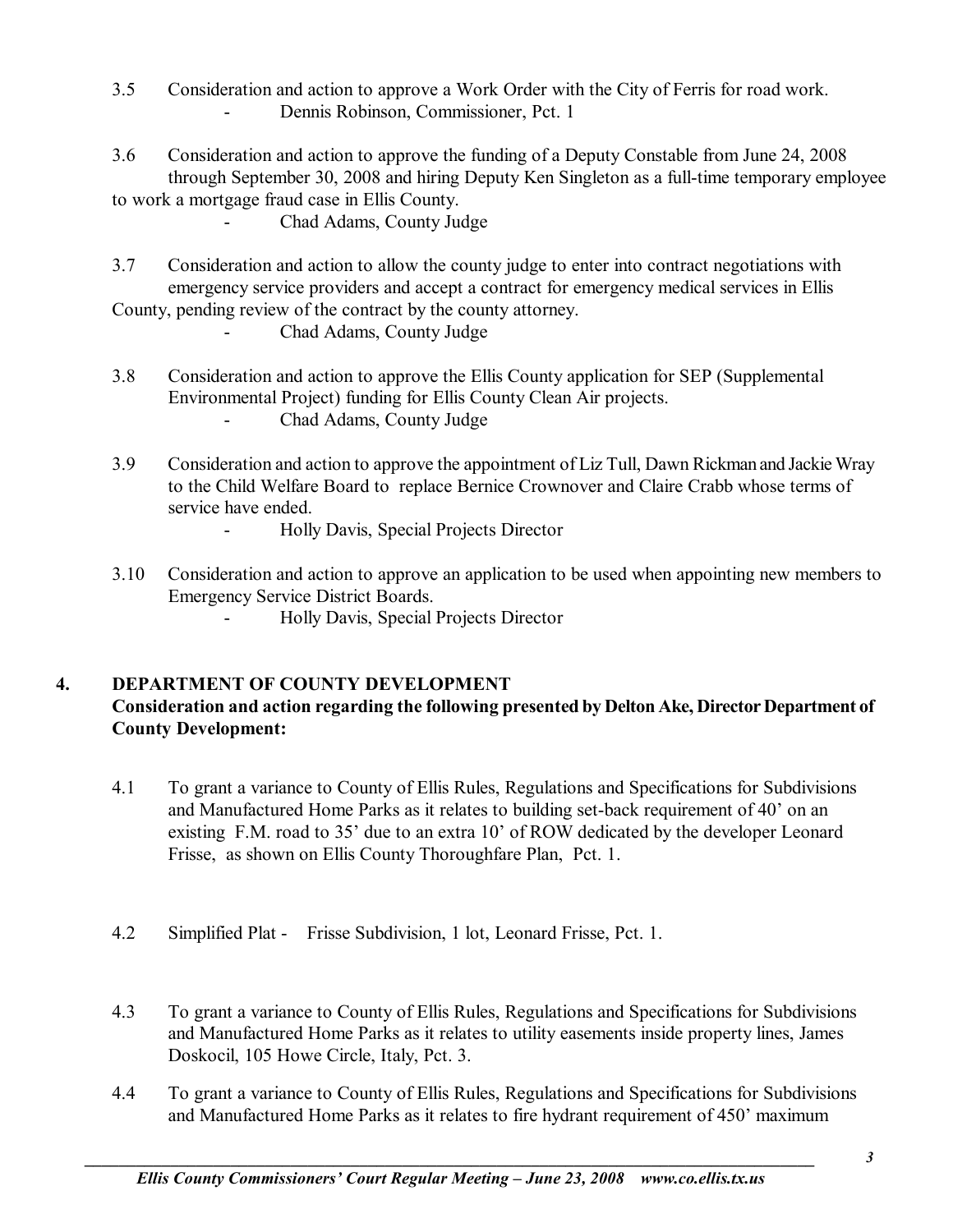### **5. PURCHASING**

**Consideration and action regarding the following presented by Richard Denniston, Purchasing Agent:** 

- 5.1 To award the purchase of #4 Pea Gravel to Trinity Materials for the period of July 1, 2008 through June 30, 2009.
- 5.2 To approve the list of items from the County Treasurer's Office as surplus and approve disposal at auction.

### **6. RECESS TO CONVENE TO EXECUTIVE SESSION**

### **7. EXECUTIVE SESSION**

**The Commissioners' Court of Ellis County reserves the right to adjourn into Executive Session** at any time during the course of this meeting to discuss any of the matters listed in this agenda, in the order deemed appropriate, as authorized by Texas Government Code ß551.071, ß551.072**,** ß551.074 or to seek the advice of its attorney and/or other attorneys representing Ellis County on any matter in which the duty of the attorney to the Commissioners' Court under the Texas Disciplinary Rules of Professional Conduct of the State Bar of Texas clearly conflicts with Texas Government Code Chapter 551 or as otherwise may be permitted under ß551.071, ß551.072**,** ß551.074.î

- 7.1 Pursuant to Section ß551.072 of the Government Code, consultation with counsel regarding the possible sale or lease of real property "if deliberation in an open meeting would have a detrimental effect on the position of the governmental body in negotiations with a third person.
- 7.2 Pursuant to Section ß551.074 of the Government Code, consultation with counsel regarding an EEOC claim filed by Tondra L. Roberts.

### **8. ADJOURNMENT OF EXECUTIVE SESSION**

### **9. ADJOURNMENT**

Signed this the 20th day of June, 2008.

 $\mathcal{L}_\text{max}$ 

Chad Adams, Ellis County Judge

I, the undersigned, County Clerk of the Ellis County Commissioners Court do hereby certify that the above Notice of Regular Meeting of the Ellis County Commissioners Court is a true and correct copy of said Notice, that I received said Notice, and it was posted at the doors of the Ellis County Courthouse, a place readily accessible to the general public at all times on the 20th day of June, 2008, at a.m./p.m.